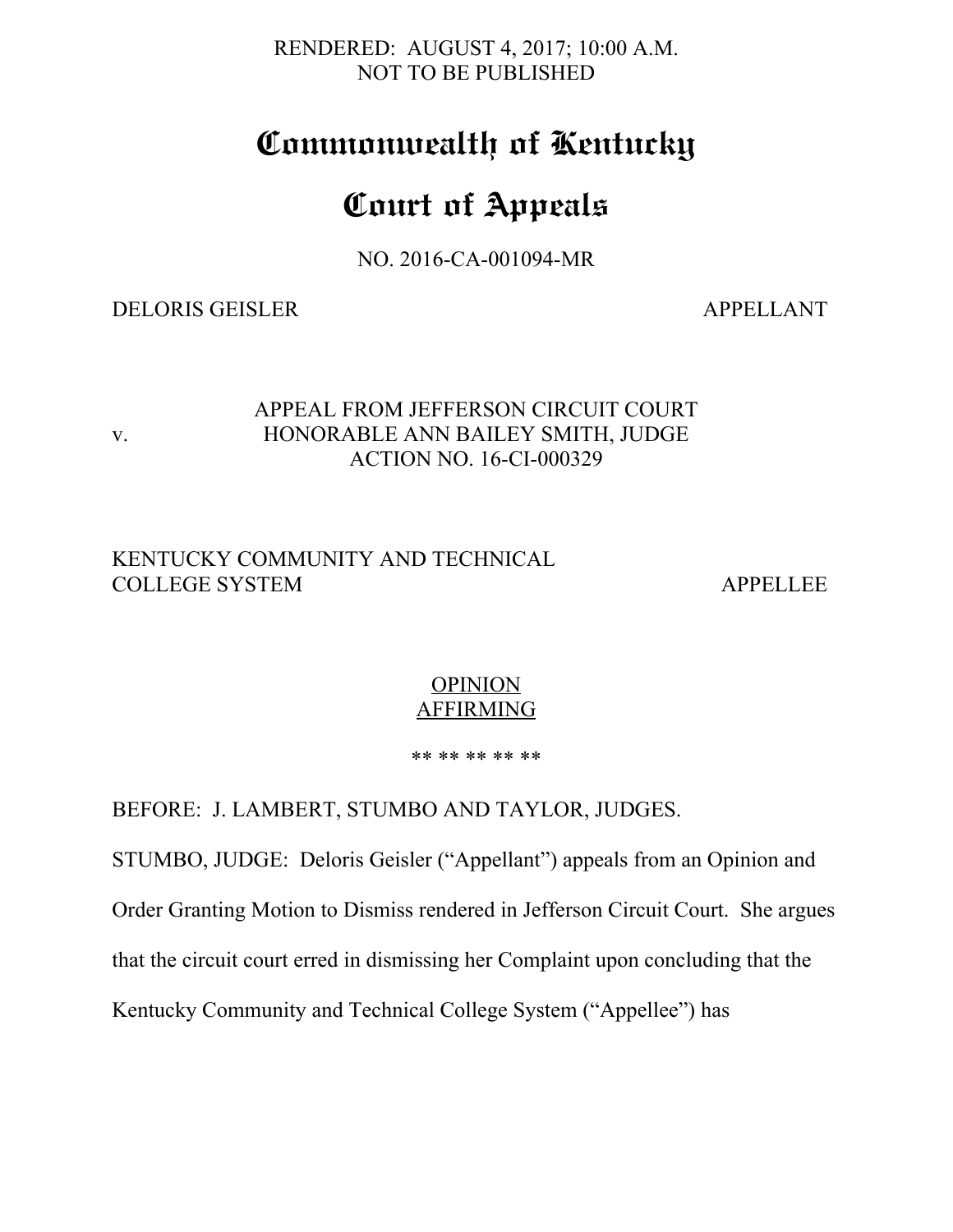governmental immunity from tort claims. For the reasons stated below, we find no error and AFFIRM the Order on appeal.

The facts are not in dispute. Appellant fell and was seriously injured on January 22, 2015, while descending the steps of a building owned by Appellee. On January 21, 2016, Appellant filed the instant personal injury action against Appellee in Jefferson Circuit Court. Appellee responded with a Motion to Dismiss based on governmental immunity, and various responsive and reply pleadings followed.

Oral arguments on the Motion were conducted on May 16, 2016. Thereafter, the circuit court rendered an Opinion and Order granting the Motion to Dismiss. In support of the Opinion and Order, the court cited various opinions, including the unpublished opinion in *Robinson v. Kentucky Cmty. & Tech. Coll. Sys.*, 2014-CA-000659-MR, 2015 WL 5656312 (Ky. App. Sept. 25, 2015), for the proposition that Appellee was a state agency engaged in a governmental function of educating the public, and was therefore entitled to governmental immunity from suit. The court dismissed Appellant's Complaint with prejudice and this appeal followed.

Appellant now argues that the Jefferson Circuit Court committed reversible error in dismissing her Complaint based upon the determination that Appellee was entitled to governmental immunity. Specifically, Appellant contends that both the unpublished opinion cited by Appellee in support of its Motion to Dismiss and the unpublished opinion referenced by the circuit court should be

-2-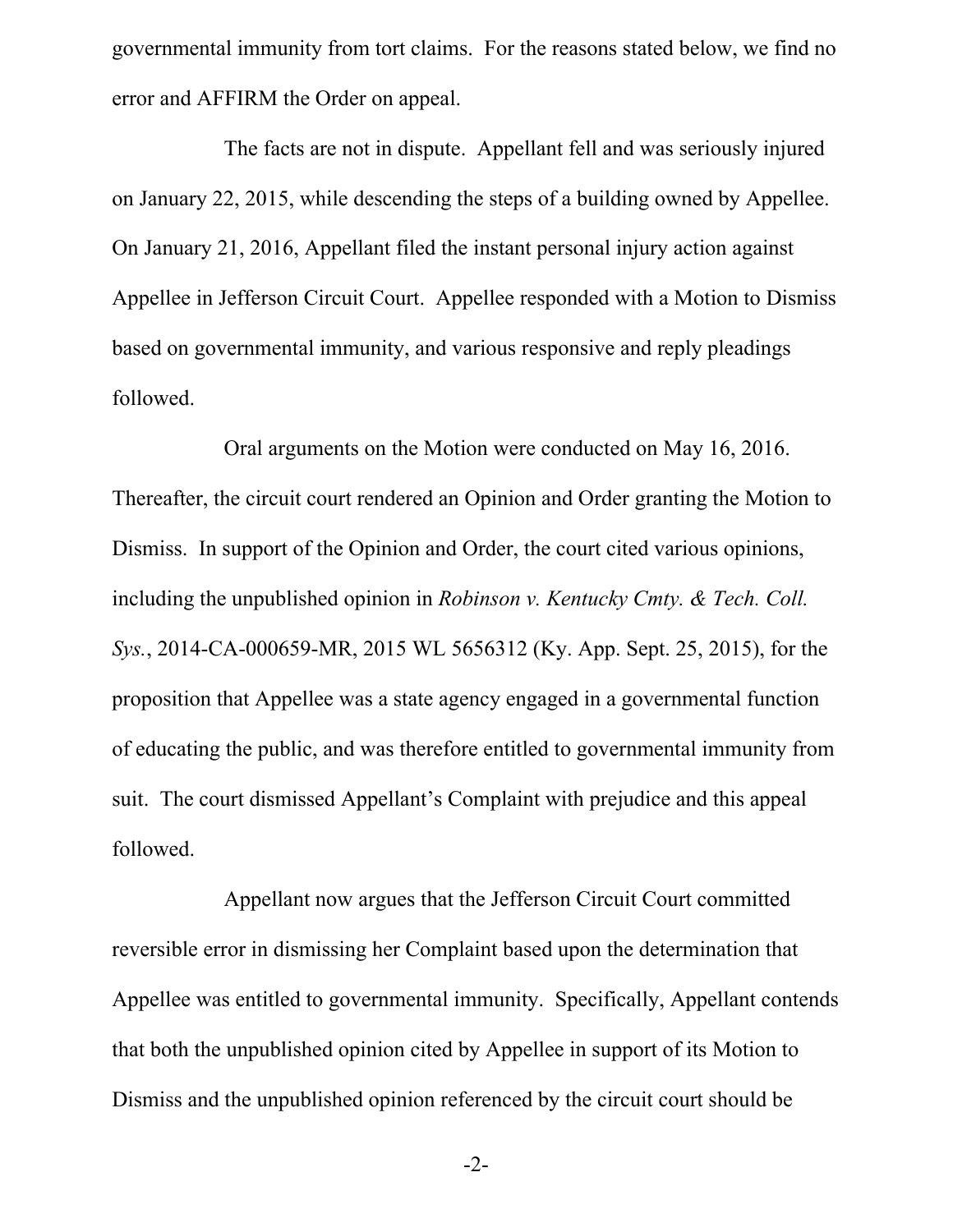disregarded by this Court because there are published Kentucky appellate opinions setting forth the applicable rules to determine if Appellee is entitled to governmental immunity. After directing our attention to Kentucky Rules of Civil Procedure (CR) 76.28(4), which provides that unpublished appellate opinions may be cited only if there is no published opinion that would adequately address the issue before the court, Appellant argues that Appellee improperly cited an unpublished Opinion in both its Motion to Dismiss and in its Reply. Because of this failure, Appellant argues that this Court should disregard the cited opinion and follow published opinions of this Court and the Kentucky Supreme Court in determining if Appellee is properly entitled to governmental immunity.

#### Additionally,

Appellant argues that while the circuit court did not expressly rely on Appellee's unpublished opinion, the circuit court did improperly rely on a different unpublished opinion of this Court as an authority for determining that Appellee is a state agency engaged in the governmental function of educating the public and is therefore entitled to governmental immunity from suit. The focus of Appellant's argument is that the circuit court improperly relied on one or more unpublished opinions in disposing of the Motion before it rather than properly relying on published opinions to reach the opposite result.

In considering the Motion before it, the Jefferson Circuit Court first cited *Haney v. Monsky*, 311 S.W.3d 235, 240 (Ky. 2010), for the proposition that in the context of official immunity, dispositive motions play an important role in

-3-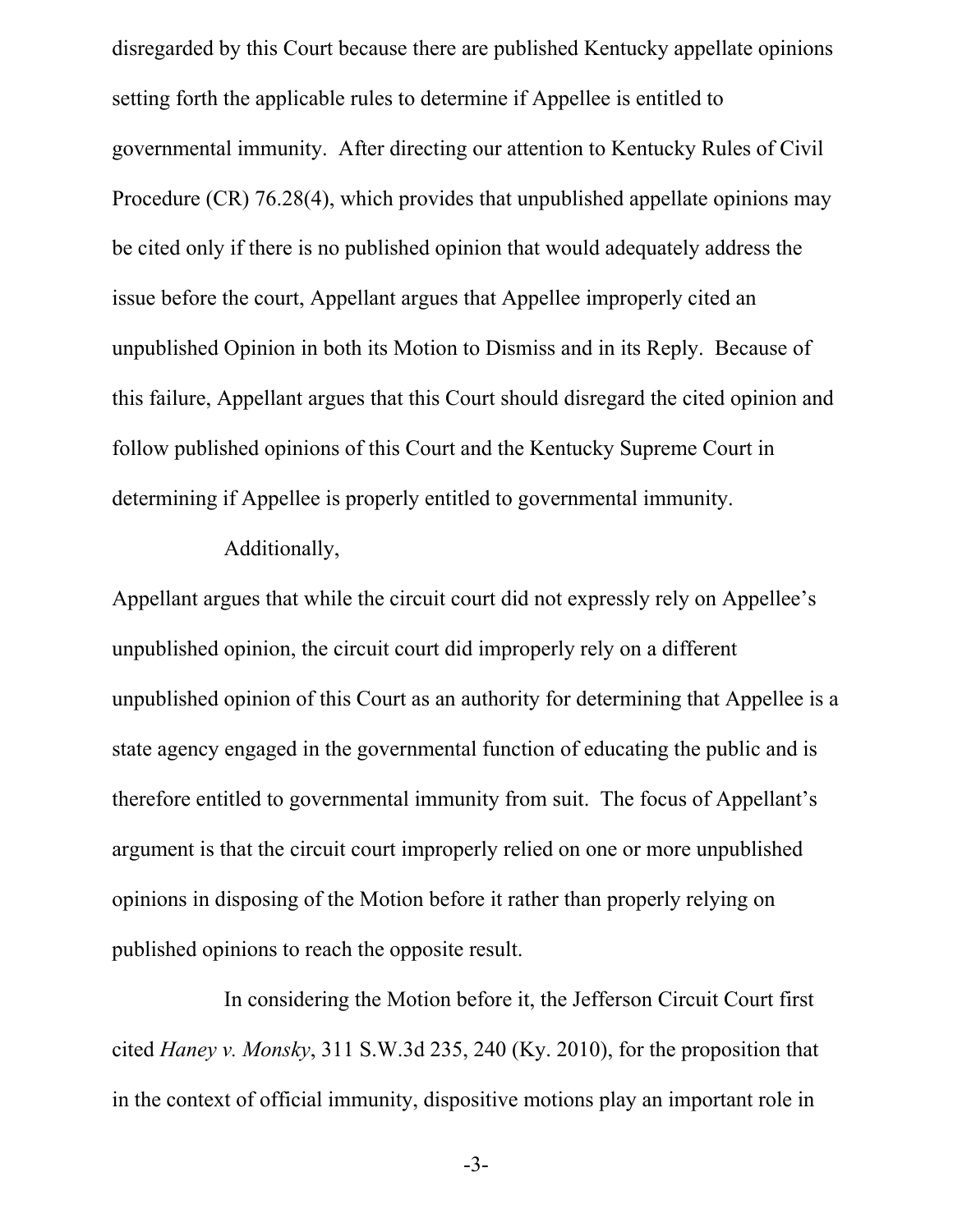determining whether the defendant is immune not just from liability, but from the suit itself. The circuit court then relied on *Comair, Inc. v. Lexington-Fayette Urban County Airport Corp.*, 295 S.W.3d 91, 94 (Ky. 2009), for the distinction between pure sovereign immunity for the Commonwealth and counties, versus lower governmental and quasi-governmental entities where the reach of sovereign immunity becomes more complicated. The court went on to determine that the analysis of immunity for subordinate state agencies like Appellee hinges on whether the entity is performing a governmental function as opposed to a proprietary one. *Yanero v. Davis*, 65 S.W.3d 510, 517 (Ky. 2002).

Appellant argued below that Appellee is engaged in a proprietary function versus a governmental one. The circuit court resolved this issue by quoting Kentucky Revised Statute (KRS) 164.580(2), which states that the Kentucky Legislature created the Appellee to provide "students and employers in all regions of the Commonwealth with accessible education and training to support the lifelong learning needs of Kentucky citizens[.]" Finally, the court quoted the unpublished opinion in *Robinson*, *supra*, which leads to the issue now before us. *Robinson* held that "KCTCS is a state agency engaged in a governmental function . . . entitled to governmental immunity." *Id.* at 1.

Appellant argues that the Jefferson Circuit Court's citation of *Robinson* was erroneous, as published case law exists upon which the court could have properly adjudicated Appellee's Motion. Appellant would have the circuit court consider the Motion under the 2009 published opinion in *Comair*, *supra*,

-4-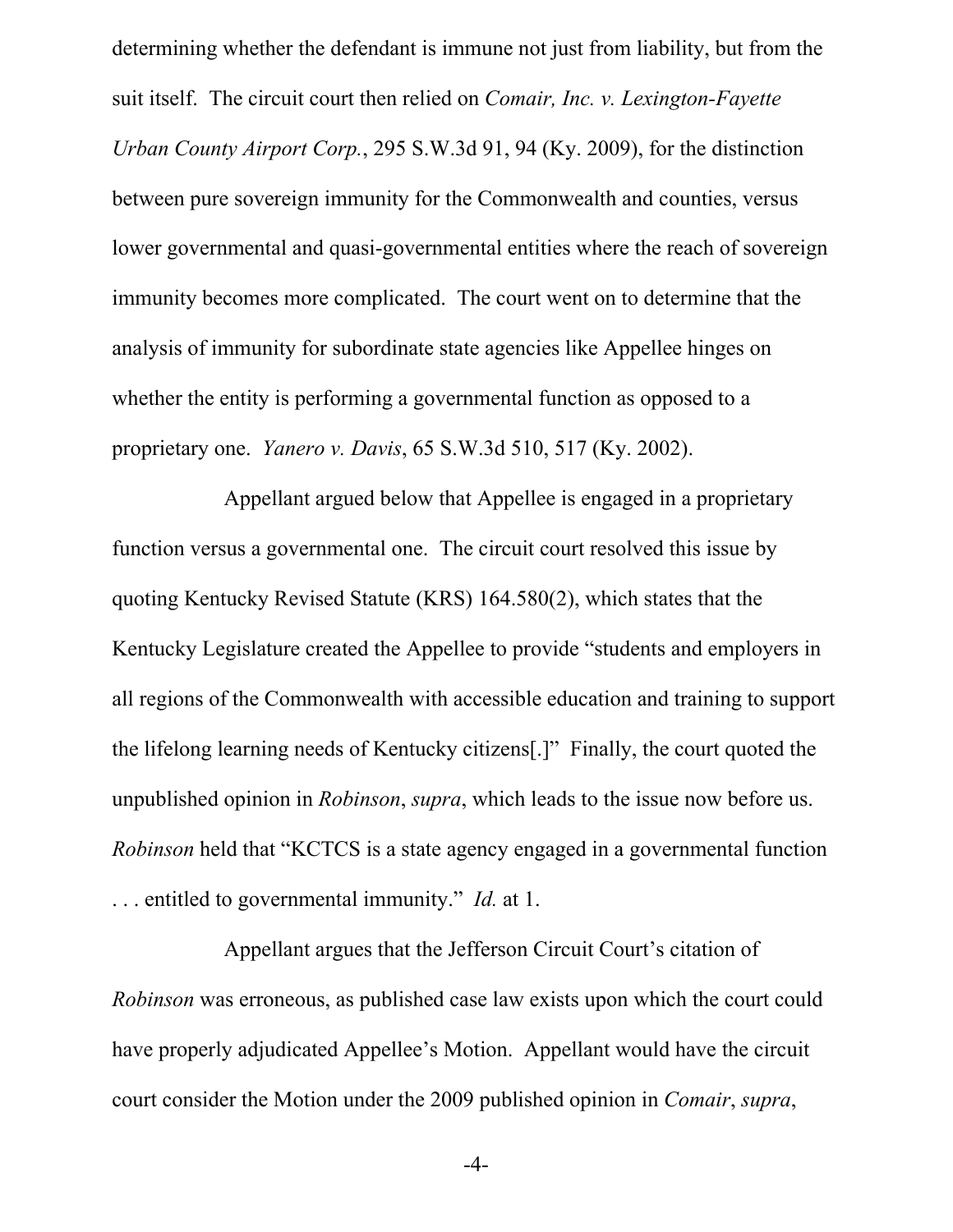based on two factors: 1) "the origins of the entity" and 2) "the nature of the function [the entity] carries out[.]" *Comair*, 295 S.W.3d at 99. In Appellant's view, and based on *Comair*, an entity like Appellee has governmental immunity only when it originates from a "parent" with governmental immunity, and it carries out a function integral to state government. Appellee argues that when *Comair* is properly applied to the facts before us, the circuit court was bound to conclude that Appellee is not vested with governmental immunity. The parties agree that the *Comair* test was later applied in *Transit Auth. of River City v. Bibelhauser*, 432 S.W.3d 171 (Ky. App. 2013).

The issue before us may be properly distilled into two questions. First, did the Jefferson Circuit Court properly apply *Comair* and its progeny to conclude that Appellee met the two-prong test and is entitled to governmental immunity? And second, did the court's citation to *Robinson* run afoul of the Civil Rules and supporting case law? We must answer the first question in the affirmative. Appellant acknowledges that the first prong of the *Comair* test is satisfied, i.e., that Appellee is an entity created by the General Assembly. That is to say, Appellee originated from a "parent" with governmental immunity. The second prong is whether Appellee performs a "function integral to state government." *Transit Auth. of River City*, 432 S.W.3d at 174. The Jefferson Circuit Court answered this question in the affirmative, and properly so. The community college system "is indisputably a state agency and imbued with governmental immunity under Kentucky law. . . . [It] enjoys state funding and is

-5-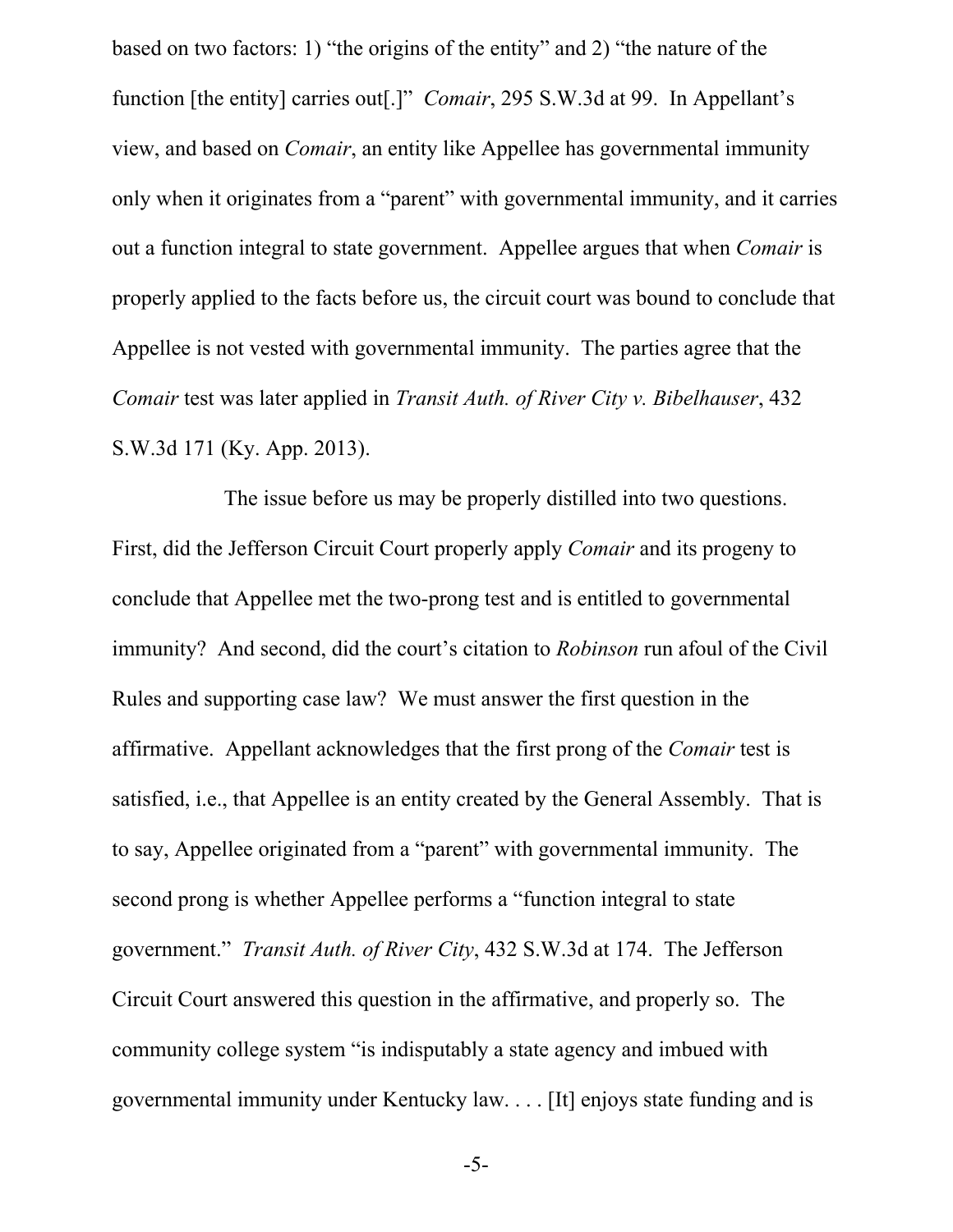subject to legislative directive." *Ashland Cmty. & Tech. Coll. v. Steele*, No. 2013- CA-000812-MR, 2014 WL 1155790 (Ky. App. March 21, 2014).

We cannot conclude that the Jefferson Circuit Court's citation to *Robinson*, *supra*, is misplaced or otherwise runs afoul of CR 76.28(4)(c). The circuit court considered the facts before it in light of the seminal holding in *Comair*, it applied the *Comair* analysis, and it noted *Comair's* holding that entities entitled to governmental immunity "include, but are not limited to, police, *public education*, corrections, tax collection, and public highways." *Comair*, 295 S.W.3d at 99 (emphasis added). After concluding that Appellee was a public education entity entitled to immunity, the circuit court bolstered its finding by pointing to the unpublished *Robinson* opinion which expressly held that "[Appellee] KCTCS is a state agency engaged in a government function . . . entitled to governmental immunity. . . ." *Robinson*, *supra*. The circuit court's citation to *Robinson* was wholly proper as Appellant has cited to no published opinion expressly addressing KCTCS's entitlement to immunity. Because the circuit court properly grounded its finding on the published opinions in *Comair*, *Yanero*, and *Haney*, *supra*, and then pointed to *Robinson* for its specific holding that KCTCS is a state agency engaged in a governmental function entitled to immunity, we have no basis for concluding that the court's analysis ran afoul of CR 76.28(4)(c). We find no error.

For the foregoing reasons, we AFFIRM the Opinion and Order Granting Motion to Dismiss rendered by the Jefferson Circuit Court.

-6-